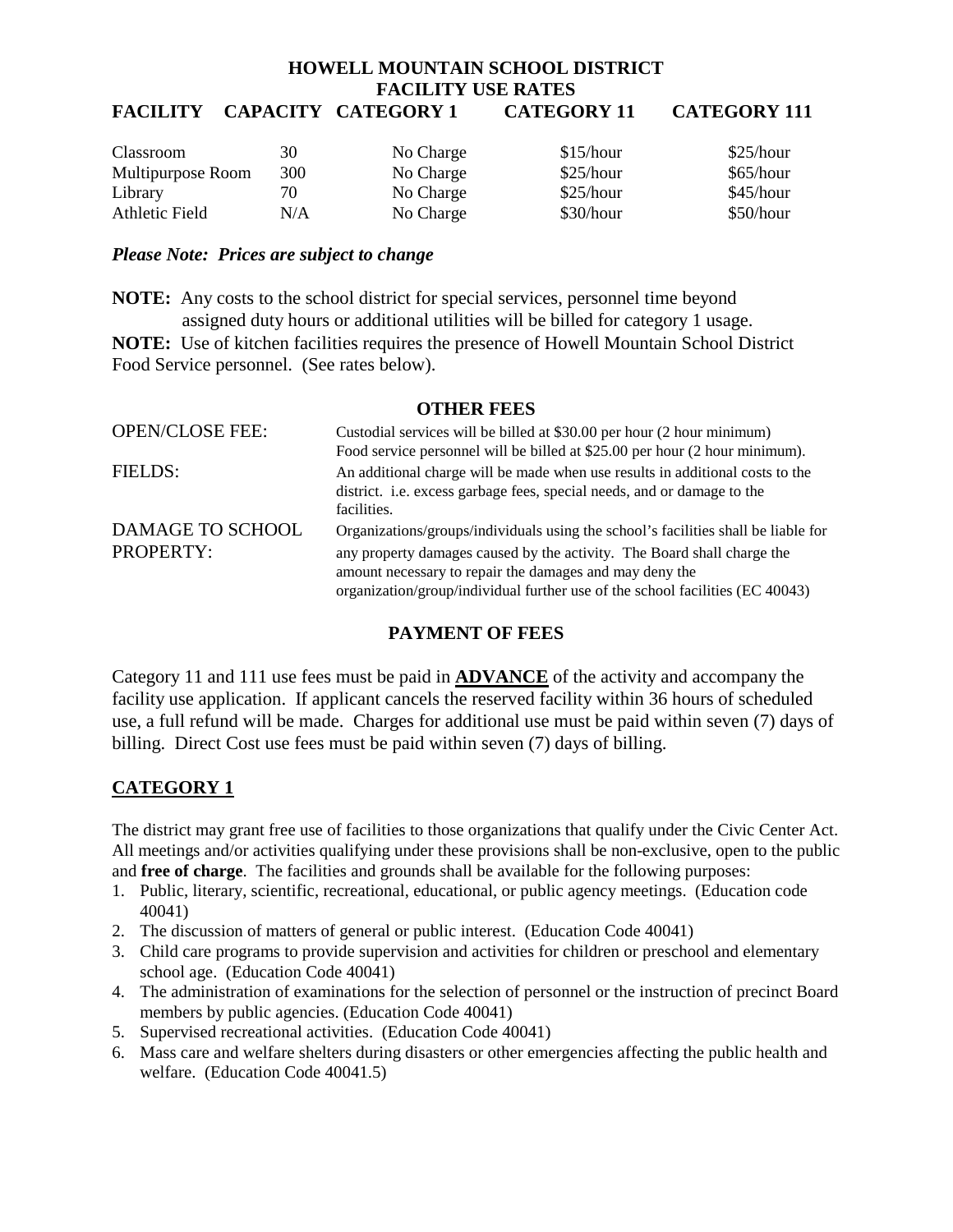Organizations/groups/individuals that qualify for "free use" include, but are not limited to the following:

- 1. Parent-Faculty organizations
- 2. School Community Advisory Councils
- 3. Boy Scouts of America and affiliated organizations
- 4. Girl Scouts of America and affiliated organizations
- 5. Campfire Boys and Girls
- 6. School Employee Organizations
- 7. 4-H groups

Should any of the above named groups use school facilities at a time when custodial services are not normally available, the district may charge a fee if a custodian is required to open and close the facilities or for extra clean-up (2 hour minimum). A minimum 2 hour fee is required to open and close the facilities when custodial services are not normally available. Additional fees will be charged for extra clean-up or for damages.

# **CATEGORY 11**

These are non-profit organizations generally comprised of local non-school community residents formed for the purpose of conducting recreational, educational, cultural, and other general character building activities.

Activities of groups in this category, shall be charges a direct cost fee. The direct cost fee includes a cost factor for utilities, custodial supplies, maintenance, site personnel involved in processing applications and scheduling uses, and for business office personnel involved in billing and collecting the facilities use fees. The district will charge a separate fee if a custodian is required to open and close the facility or for extra clean-up (2 hour minimum). Additional fees may be charged by the district to cover the costs of excess garbage, special needs, or damage to the facilities.

The following groups shall be charged the direct cost rate:

- A) An organization and/or individual otherwise approved for free use that uses the school facilities for a meeting where admission or tuition is charged, or where a donation or contribution is solicited; but the net proceeds are not expended for the welfare of the pupils of the district or for charitable purposes.
- B) Senior Citizen Groups
- C) Churches-Religious Services (All application requests must go before the governing board) Use of school facilities for religious services may be granted to organized church groups for a temporary period. Granting use of the facility for religious services is guided by the following criteria:
	- 1. Religious organizations which have no other facility available.
	- 2. Religious organizations which declare or demonstrate their intent to provide their own facilities.
	- 3. Religious organizations which expect to be able to use their own facilities within a reasonable time.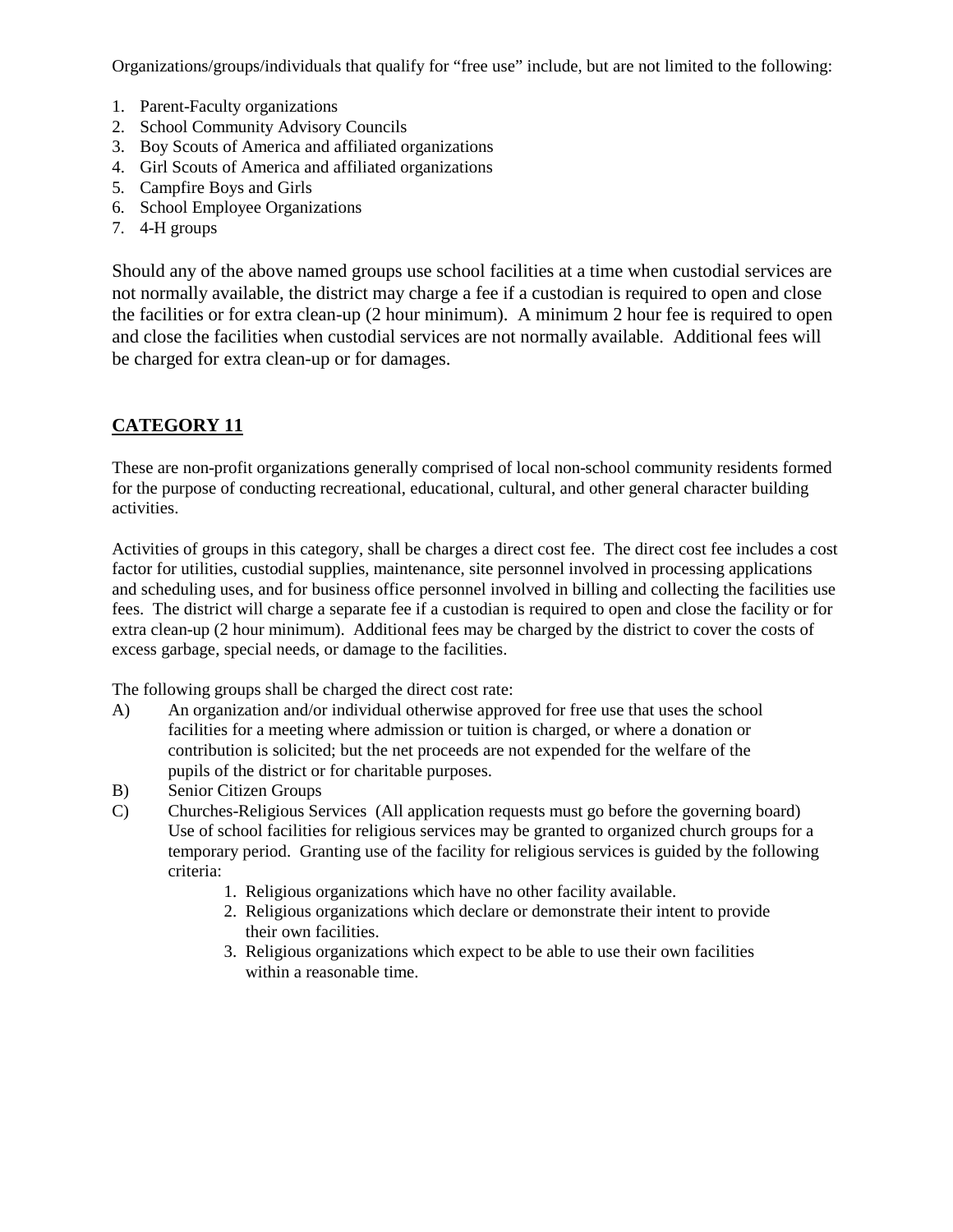# **CATEGORY 111**

These organizations/individuals use school facilities for commercial purposes and include all citizens, associations, clubs, or organizations which are not qualified for free or direct cost use, yet which are formed for recreational, educational, political, economic, artistic, or moral activities. Any monies received by these organizations/individuals may be used for purposes other than welfare of the youth in the district or for charitable purposes.

Organizations/individuals falling under this category will be charged a **facility use fee** which will include a direct cost factor for utilities, maintenance, custodial supplies, site personnel, involved in processing applications and scheduling uses, and business office personnel involved in billing and collecting of the facility use fees as well as a fair market value rental fee.

The district will charge separate fee if a custodian is required to open and close the facility or for extra clean-up (2 hour minimum). Additional fees may be charged by the district to cover the cost of excess garbage, special needs, or damage to the facilities.

### **COMMUNITY RELATIONS**

### **Use of School Facilities**

The Governing Board recognizes that district facilities are a community resource whose primary purpose is to be used for school programs and activities. The board will authorize the use of school facilities by community groups for purposes provided for in the Civic Center Act when such use does not interfere with school activities.

The Board believes that the use of school facilities should not result in costs to the district. The Board shall charge direct costs to all groups granted facility use under the Civic Center Act.

There are three categories of user groups.

### **RULES GOVERNING THE USE OF SCHOOL FACILITIES/GROUNDS**

- 1. Permission to use school facilities shall not be granted for more than the current school year, and all applications expire on June 30th. Summer applications expire on September 1st. At the expiration of an application, a new facility use application must be completed.
- 2. The following weeks shall be reserved for **school use only**:
	- A) The first and last weeks of school
	- B) The last week prior to the winter break
	- C) Public School Week
- 3. Use may be denied during declared custodial employee holidays, and during maintenance and cleaning schedules occurring during winter, spring, and summer breaks.
- 4. Only under special circumstances will permission be granted to use school facilities on Sundays, legal holidays, or beyond 11:00 pm.
- 5. Groups will be assigned accommodations suitable to the size of the group and the activity.
- 6. Kitchen facilities at schools are not available for use by organizations/groups/individuals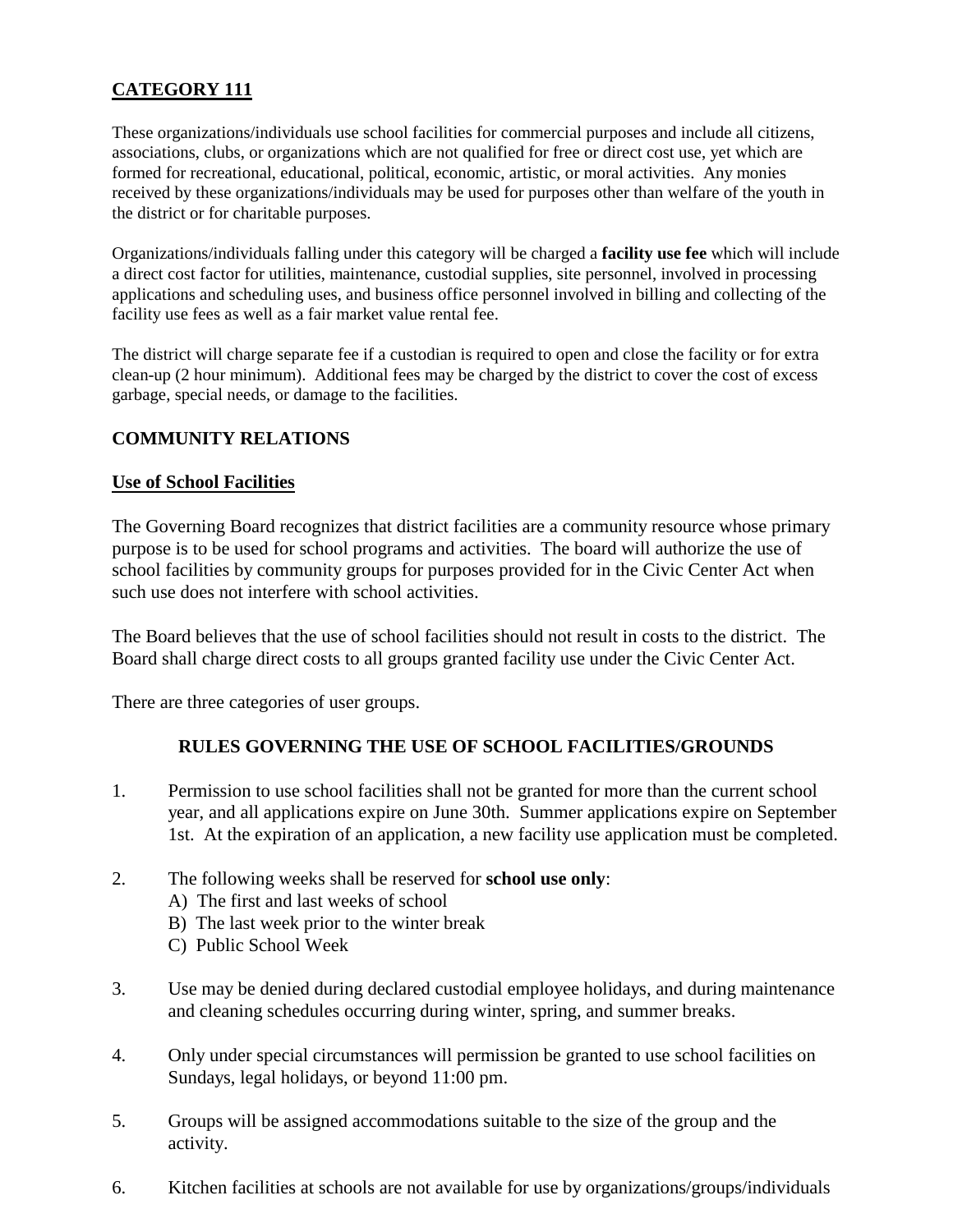unless a district food service personnel is hired (2 hour minimum) to supervise.

- 7. All school-related activities (clubs, class events, etc...) shall be given priority in the use of facilities under the Civic Center Act. Thereafter, the use of facilities shall be on a firstcome, first-serve basis.
- 8. The School District may require a hold harmless agreement when warranted by the type of activity or the specific facility being used.
- 9. Any persons applying for the use of school property on behalf of any organization or group, shall present written authorization from the organization/group to make application.
- 10. Organizations/groups applying for the use of school facilities shall submit a statement of information indicating that the organization/group upholds the state and federal constitutions and does not intend to use school premises to commit unlawful acts.

## **PROCEDURE FOR APPLICATION FOR USE OF DISTRICT FACILITIES**

- 1. The superintendent or designee shall maintain application procedures and regulations and fee schedules for the use of school facilities which: A) Encourage and assist groups desiring to use school facilities for approved activities. B) Preserve order in school buildings and on school grounds, and protect school facilities. If necessary, a person may be designated to supervise this task. C) Ensure that the use of facilities or grounds is not inconsistent with the use of the school facilities or grounds for school purposes and does not interfere with the regular conduct of school work (Education Code 40042).
- 2. All organizations/groups/individuals must apply for use of facilities on the district's facility use application a minimum 10 days in advance of the scheduled use. Applicants may secure a facility use application form from the office at 525 White Cottage Road North, Angwin. The representative making application must be at least 21 years old and must agree to be responsible for the requested facility. Cancellation of the scheduled use of any facilities must be made at least 36 hours prior to the scheduled activity. Each organization/group/individual shall be responsible for the physical condition in which it leaves the facility. **The applicant organization/group/individual shall provide a certificate of general liability insurance naming Howell Mountain School District as an additional insured. The certificate of insurance shall be written with limits of liability of \$1,000,000 per person per occurrence for bodily injury and property damage.**
- 3. The principal is responsible for assuring that the applicant has filled out the application accurately and completely and signed the form.
- 4. The superintendent or designee will approve all applications for use of facilities and fields. While school is in session, the authority for approval of the use of the facility rests with the site principal. When school is not in session, the superintendent or designee shall authorize use, after every effort has been made to contact the principal.
- 5. The principal will be responsible for placing the approved facility uses on the master Calendar and for the proper timely notification of all personnel involved.